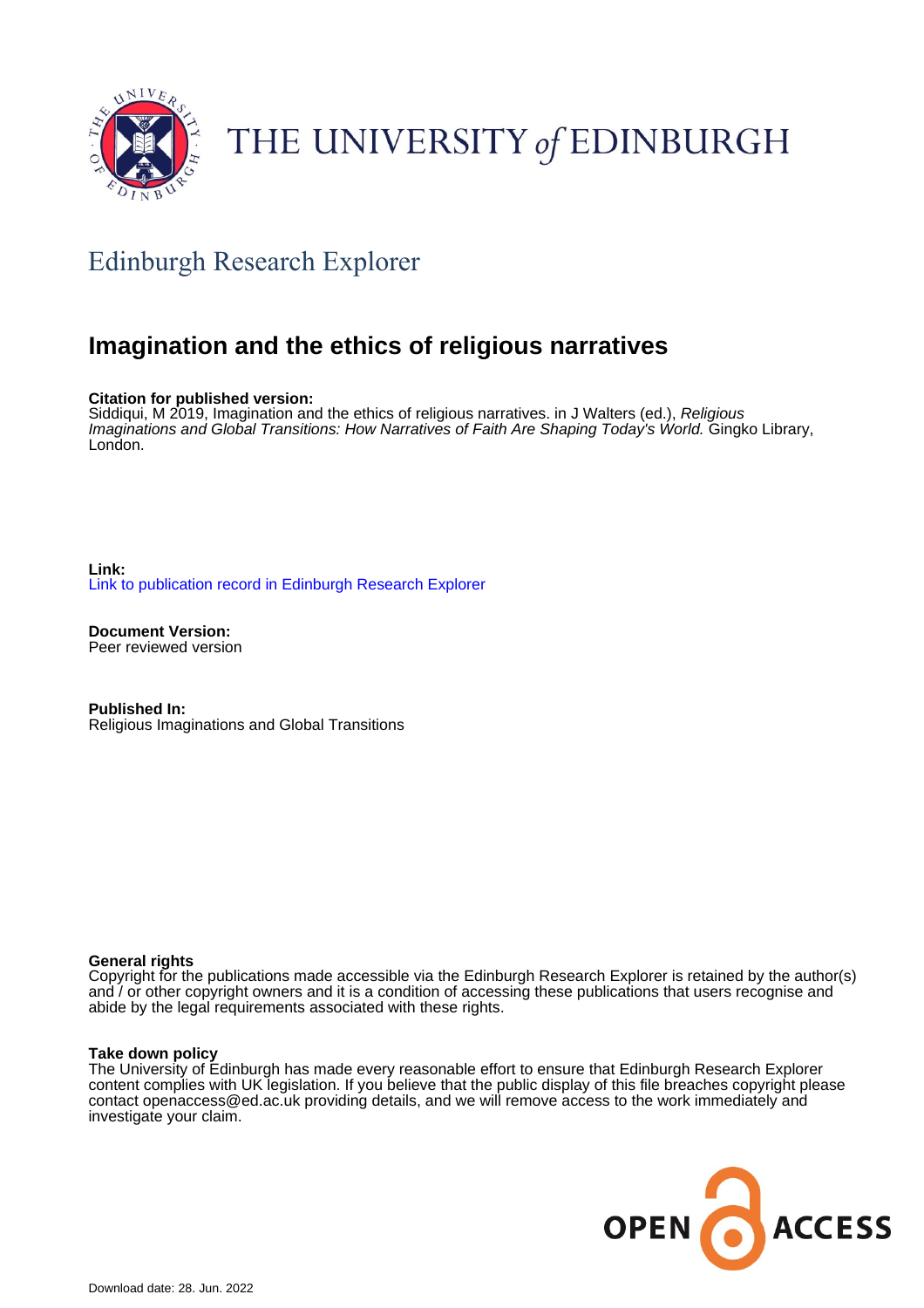#### **Imagination and the ethics of religious narratives**

A map of the world that does not include Utopia is not even worth glancing at, for it lout the one country at which Humanity is always landing. And when Humanity lands there, it looks out, and, seeing a better country, sets sail. Progress is the realization of Utopias (Oscar Wilde, 1854-199)

It is said that utopias exist in our imagination as better futures. Human beings become who they are and develop their view of the world through the interplay of will, imagination and reason. The vast literature on imagination shows that the word often provokes conflicting or contradictory assumptions and traditions within the philosophy of mind, aesthetics, psychology, literature, theology. Furthermore, human will and imagination have often been closely associated. According to Claes Ryn's theory of imagination, our will is `the generic, categorical name for that infinity and variety of impulse that orients the individual to particular tasks.' Our will informs our character and behaviour but the direction which our will takes is informed by imagination. It is the imagination which both shapes and is shaped by will/desire. 1 It is most fundamentally through imagination that an individual or group of people hold an intuitive sense of what is real, right, wrong, good, true and beautiful. In the end, it is our imagination which gives us the sense of possibilities.

The Islamic story of Adam and Eve in which Adam's transgression means his destiny on earth is fully sealed, has been interpreted as a story of disobedience but also human desire to know, to give into a the imaginative impulse. Banished from paradise Adam must now experience distance from God to understand what nearness was and while this might lie at the root of human struggle, it is also a route to human development. In fact, some Muslim thinkers saw a positive ray in the first human act of disobedience. The Indian philosopher poet Muḥammad Iqbāl. Iqbāl saw the creation of man as the creation of a being who, driven by desire and passion

<sup>&</sup>lt;sup>1</sup> Claes G. Ryn, 'Will, Imagination and Reason: Irving Babbit and the Problem of Reality,' Originally published in 1986. (New Brunswick, NJ: Transaction Publishers, 1997). 147. See Joshua James Bowman,'s Phd Thesis, [Arcadian Exile: The Imaginative Tension in Henry David Thoreau's Political](https://discovered.ed.ac.uk/primo-explore/search?query=%2C%2CArcadian%20Exile%3A%20The%20Imaginative%20Tension%20in%20Henry%20David%20Thoreau)  [Thought,](https://discovered.ed.ac.uk/primo-explore/search?query=%2C%2CArcadian%20Exile%3A%20The%20Imaginative%20Tension%20in%20Henry%20David%20Thoreau) 2016, 27-28.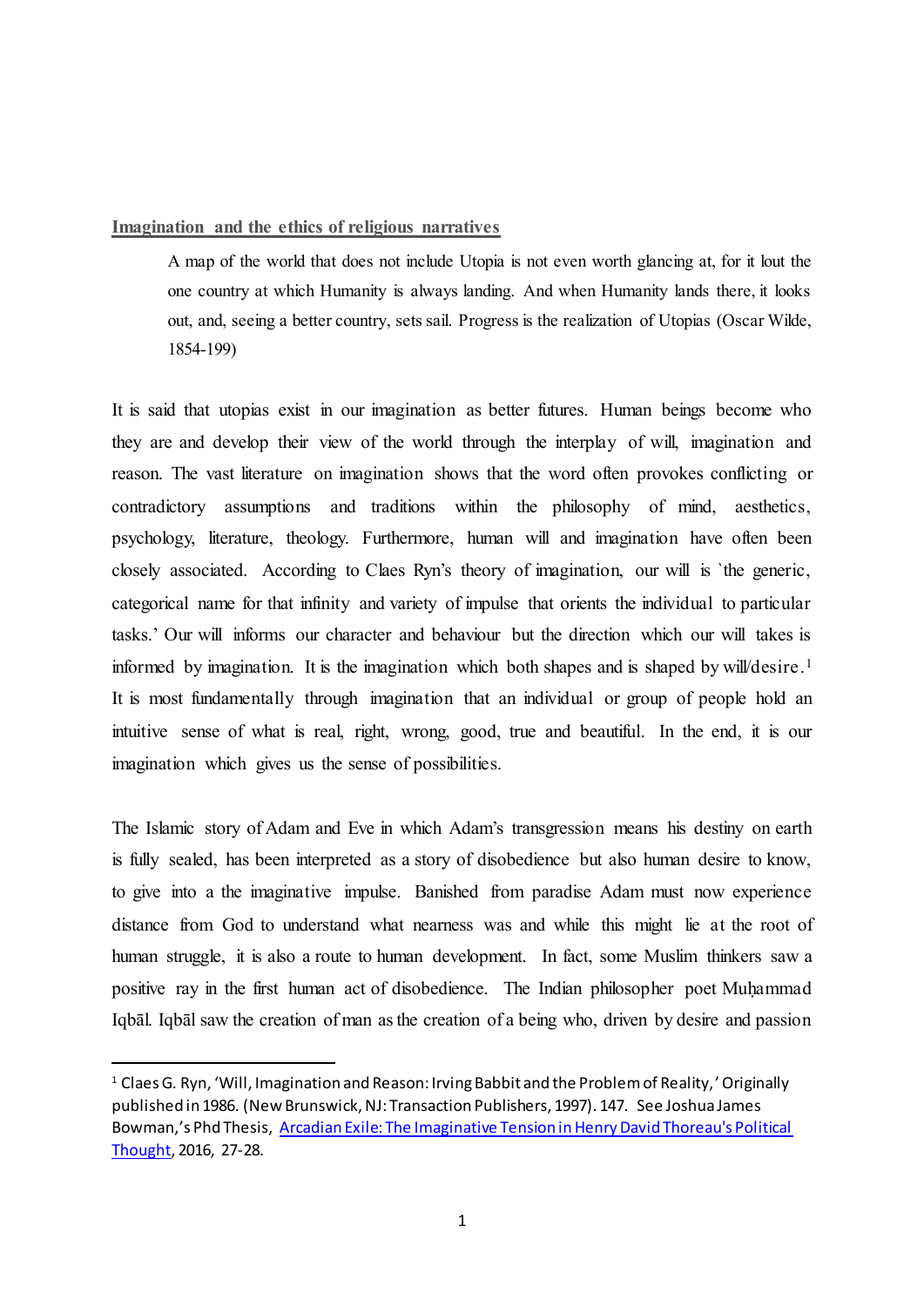would tear away all veils:

Desire, resting in the lap of life And forgetful of itself, Opened its eyes, and a new world was born. Life said, `Through all my years I lay in the dust and convulsed Until at last a door appeared In this ancient dome.'2

For Iqbāl, Adam's transgression was not a loss and `not an act of moral depravity: it is man's transition from simple consciousness to the first flash of self-consciousness, a kind of waking from the dream of nature.'3

For many philosophers and political theorists, imagination and hope for a better world inspires and drives many not only for happiness in the present but enterprise for change in the future. Imagination is about seeing and understanding the world and this is inherently a moral activity. It is through observation that we become aware of human freedom to think and act, of our relational existence, of a moral impulse to make things better. Without effort and change, things do not improve and as Bertrand Russell wrote `It is not a finished Utopia that we ought to desire, but a world where imagination and hope are alive and active.<sup>'4</sup>

The power of the imagination lies in its potential to persuade and provoke. Herein lies its ambivalence so that there is arguably both good imagination and bad imagination, and it matters what we commit ourselves to imagining. It is not simply about the means but also the ends, not just about making things happen but what is worth pursuing to begin with. Thus, imagination is bound up with ethical consciousness.

For those with a religious faith, religion can hold several competing claims on our lives. For some it is truth, history and fact told in multiple narratives, through multiple voices. Religion

<sup>&</sup>lt;sup>2</sup> Muhammad Iqbāl, *Tulip in the Desert, A Selection of Poetry*, translated by Mustansir Mir, Hurst &Company Publishers, London, 2000, 26.

<sup>&</sup>lt;sup>3</sup> Muhammad Iqbāl, *The Reconstruction of Religious Thought in Islam*, Ashraf Press, Lahore, 85.

<sup>4</sup> Bertrand Russell, *Political Ideals*, The Century Co., New York, 1917, 23.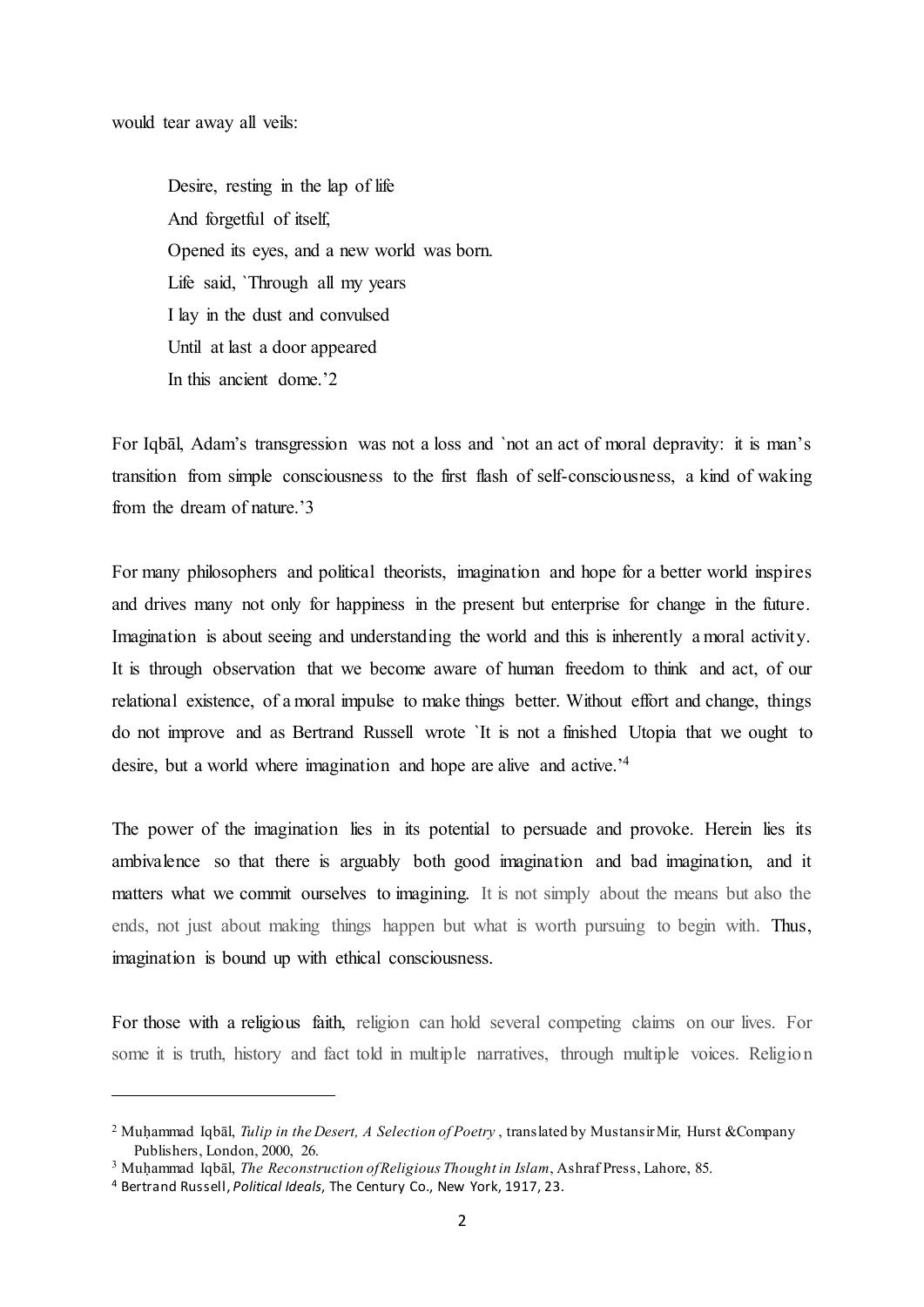is God and goodness, poetry and prophecy told and retold in worship, stories and artistic renditions over the centuries. For others, despite the imaginative impulse behind all religion, religious faith has been confined largely to doctrines and dogmas, rituals and practices many of which struggle to remain meaningful in peoples' lives today. Yet in our increasingly pluralist societies, faith in God should be a vessel for a shared imagination. This requires thinking beyond our personal struggle of achieving a good and happy life, thinking beyond our personal salvation. Rather it should be seen as a collective struggle where we retain a reverence for the desires and truths of others alongside our own hopes. Thus, the transcendent and the human social are intertwined. Yet to some extent it seems that imagination has lost its place in our daily life – we have lost the art of thinking, speaking and doing imaginatively in our political and moral discourse – imagination should be central, the very ethic which allows us to think of different worlds, different justices, different kinds of knowledge.

A central question for scholars of religion, is how we should restore to the humanities and the social sciences a sense of transcendent moral purpose. Why should any artistic quest or interest including writing be about transformation of the self and society? For most, any pursuit of the arts especially literature engages our inner life, the inner life where most of us live our lives. All narrative is a kind of storytelling, what we choose to think about and the spaces which we create to invite others in. Literature like most arts elevates society above its purely practical needs. It gives value to human existence, it ponders on the desires and restlessness which make us fully human. Literature like so many art forms throws light on the emotions we cannot explain or understand, the metaphors of our existence, which add colour and life to our everyday flat world language of numbers, efficiency and performance.

James Smith describes this as the `ultimate love' that which we pledge allegiance to, that which we worship, and states that `its not what I think that shapes my life from the bottom up; it what I desire, what I love, that animates my passion.' For human beings, things matter because in ways that we can't often articulate:

There is a sort of drive that pushes (or pulls) us to act in certain ways, develop certain relationships, pursue certain goods, make certain sacrifices, enjoy certain things. And at the end of the day, if asked why we do this, ultimately we run up against the limits of articulation even though we `know' why we do it: its because of what we love.'<sup>5</sup>

<sup>5</sup> James K. A. Smith, *Desiring the Kingdom*, Grand Rapids, Michigan: Baker Academic, 2009,51-52.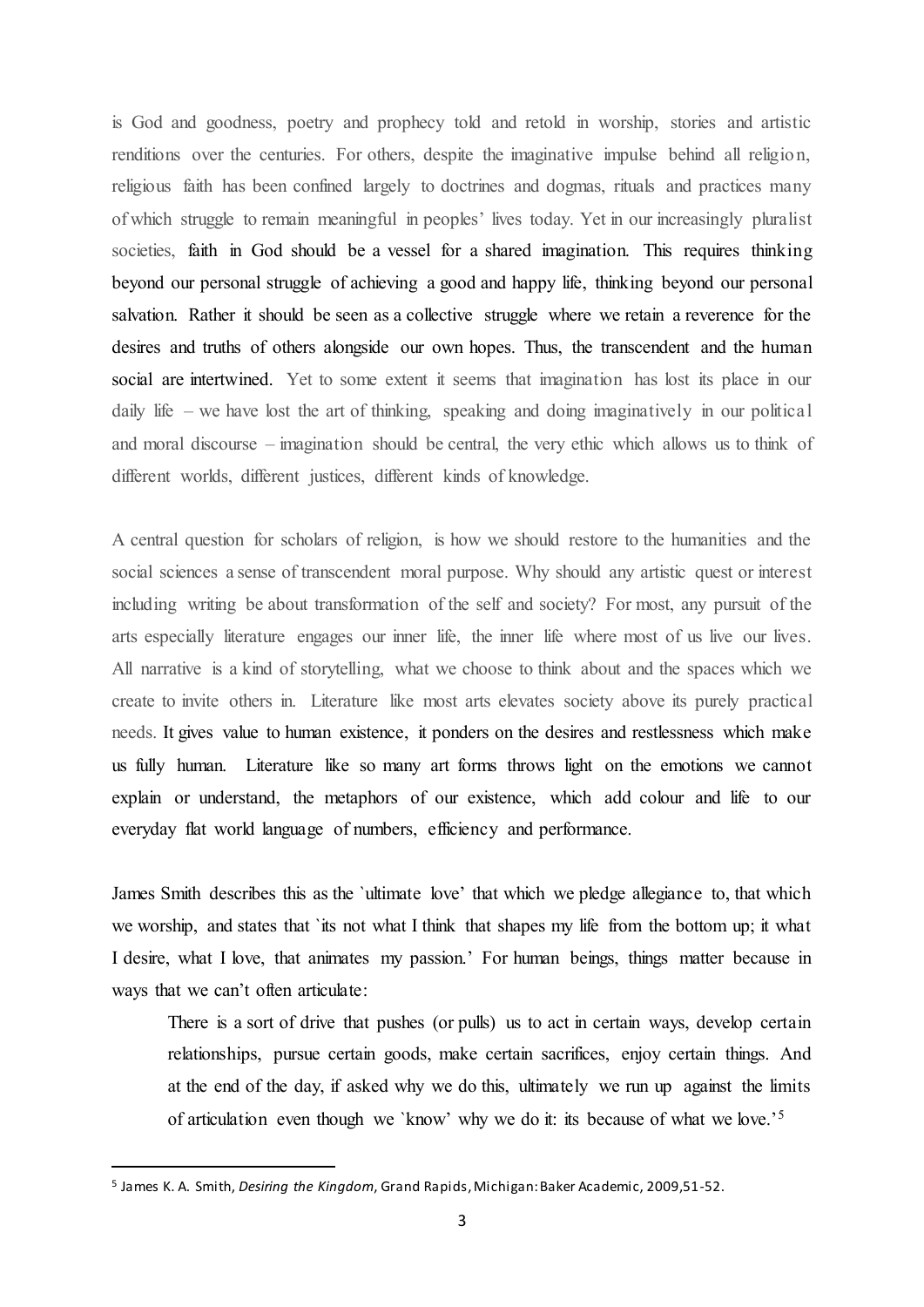For Smith, the *telos* to which our love is aimed is not a 'list of ideas and propositions or doctrines, disembodied concepts of values.' Rather, it is an imagined and aesthetic picture communicated through stories and plays, novels and films. It is our imagination that is captivated by what forms the good life, the life of human flourishing and it is our teleological love which orients us to particular ways of envisioning the good life.<sup>6</sup> It is argued that an appeal to the imagination also supports tolerance, because an imaginative claim is less confrontational than an analytical claim. When a religion presents its claims in a narrative (poetic) and visual (aesthetic) form, it leaves the audience more room for interpretation and greater freedom to absorb the information at its own pace. Appeals to the imagination come across as less imposing and therefore engender a more tolerant environment. <sup>7</sup>

And all narrative, the written and the spoken word shapes our attitude to one another; thus we cannot escape the moral and intellectual impulse behind so much of what we say or do. This commitment to expression should not be thought of in the simplistic and binary terms of religious and the secular as these make for false distinctions when we reflect on civilizational progress. The English historian Arnold Toynbee believed that civilizations are always confronted with challenges and that societies either flourish flounder and ultimately fall based on whether a creative minority crafts the right responses to those challenges. Many Muslim scholars decry the gradual decline of philosophy and metaphysics in the Islamic world both of which ask how is it that we perceive the world. They argue that Muslims no longer do abstraction rather reduce all faith to conformity and conviction. Ethics is impoverished when metaphysics is ignored.

Yet, for many religious faith rings hollow and disenchantment permeates peoples' lives. In the 1970s, Christopher Lasch spoke of our changing sensibilities and argued that in the 1960s `radical politics filled empty lives, provided a sense of meaning and purpose. But today he states:

The contemporary climate is therapeutic, not religious. People today hunger not for personal salvation, let alone for the restoration of an earlier golden age, but for the

<sup>6</sup> Smith, *Desiring*, 53.

<sup>7</sup> See Andrew V. Abela,` Appealing to the imagination: Effective and ethical marketing of reli gion, *Journal of Business Research*,' 67:2,50-58, 54.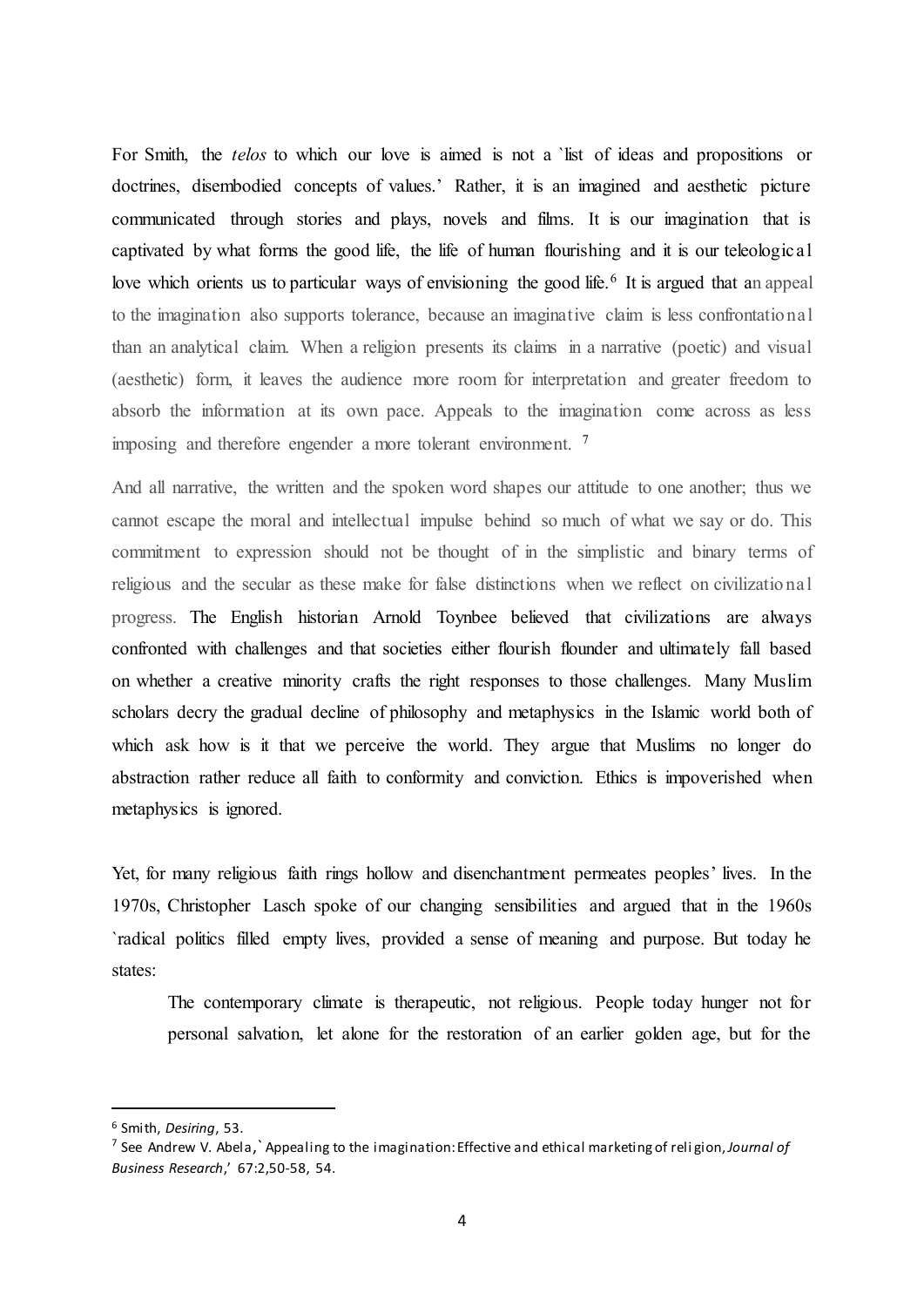feeling, the momentary illusion, of personal wellbeing, health, and psychic security.<sup>8</sup>

It seems that as a society we struggle to talk of spiritual matters of our internal world, even as we realise that the material life, the life of the here and now, is never completely fulfilling. The truth is that our real learning takes place when we are confronted and challenged by the stuff that is not material, that is not about goals and targets, that cannot be measured, packaged or commodified, that is unsettling and this is what really gives shape and discernment to our lives as individuals and to the moral judgements we make as a society. In our metaphysical age philosophy no longer pretends to have answers to questions regarding the personal or even the collective, conduct of life. Philosophy especially in its classical form was focused on teaching the good life the just society, but today the role of philosophers is disputed. Theodore Adorno lamented in his famous *Minima Moralia* that contemporary philosophers were too occupied with the minutiae of method and that in place of robust doctrines about the good life, philosophy has become the melancholy science allowing at best only scattered aphoristic reflections from damaged life.<sup>9</sup>

And yet while philosophical thinking on what makes for the good life, for human flourishing and for good human relations are still appealing, Claes Ryn writes that appeals to the imagination is an ethic in itself, such appeals are poetic—they convey information intuitively rather than analytically. Poetic information adds to the general intuitive grasp of life that human beings hold: Human beings did not have to wait for philosophers to know something substantial about their own existence. They always had an immediate intuition of the nature of the whole, an awareness to which story-tellers, poets, and other artists contributed. Thus our moral visions for life are most compelling when they say something about how all of us relate to one another in the here and now. The subtext for moral sources cannot always be theism when we live in an increasingly secular society. But imagination at its best brings all aspects of life, desires, faith character into an intricate whole showing us the strength and complexity of human interconnectedness. For educationalists like the American Irving Babbit, the true purpose of education was to assimilate the wisdom of the ages through the right use of the human imagination: art was essential to creating community:

<sup>8</sup>Christopher Lasch, *The Culture of Narcissism,*New York: W.W.Norton & Inc, 1991, 7.

<sup>9</sup> See Robert Louden ` Meaningful but Immoral Lives,' in Beatrix Himmelman (ed.), On meaning in Life, Walter de Gruyter, Inc, : Berlin, 2013, 23.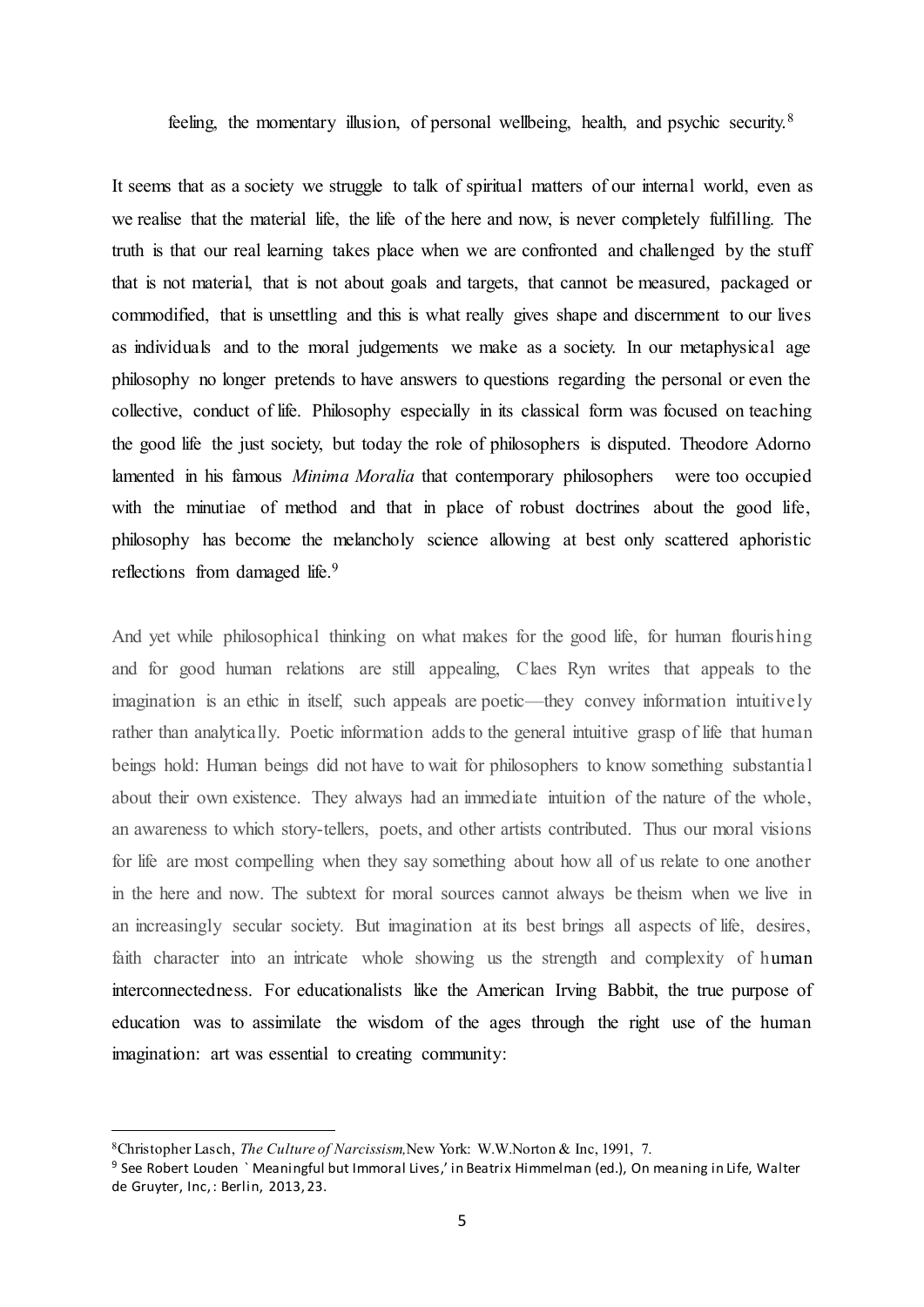What creates community—what advances civilization and the happiness of the human person—is that which takes the individual away from his impulsive, natural, selfconceit and offers a larger reality revealed through the lessons of the ages. These lessons, exemplified in great works of literature and history, communicate the larger world and stimulate the moral imagination of the student with reference to a shared, humane center  $10$ 

Whenever we write, we are saying something about our world so the question is with what eyes should we see the world? In his 2010 book, *The Christian Imagination*, the Yale theologian Willie Jennings pays tribute in his acknowledgment to his parents who he writes, `taught me to see the world with Christian eyes.' As a writer, I contend that all vision is not about seeing the world but a certain way of reflecting on the world which uses story, metaphor and thought and action.

The concepts that govern our thoughts are not just matters of the intellect. They also govern our everyday functioning. our concepts structure what we perceive, how we get around in the world, and how we relate to other people.<sup>11</sup>

Stories have great significance to human life because people create stories to understand the world around them and as many cultural theorists have concluded, human thought has the structural form of a narrative. For Jennings who writes as a black theologian and who lives in and outside a particular story, ` Christianity in the western world lives and moves within a diseased social imagination.' For Jennings, the history of Christian theological imagination was woven into `processes of colonial dominance.' As he writes:

Indeed it is as though Christianity, wherever it went in the modern colonies, inverted its sense of hospitality. It claimed to be the host, the owner of the spaces it entered, and demanded native peoples enter its cultural logics, its way of being in the world and its conceptualities.'<sup>12</sup>

<sup>10</sup> Glenn Davis, *Moral Imagination and Progressive Education*,

http://www.theimaginativeconservative.org/2010/08/irving-babbitt-moral-imagination-and.html <sup>11</sup> George Lakoff and Mark Johnson, *Metaphors We Live By*, The University of Chicago Press, 1980, 3.

<sup>12</sup> Willie James Jennings, *The Christian Imagination*, Yale University Press, 2010, 8.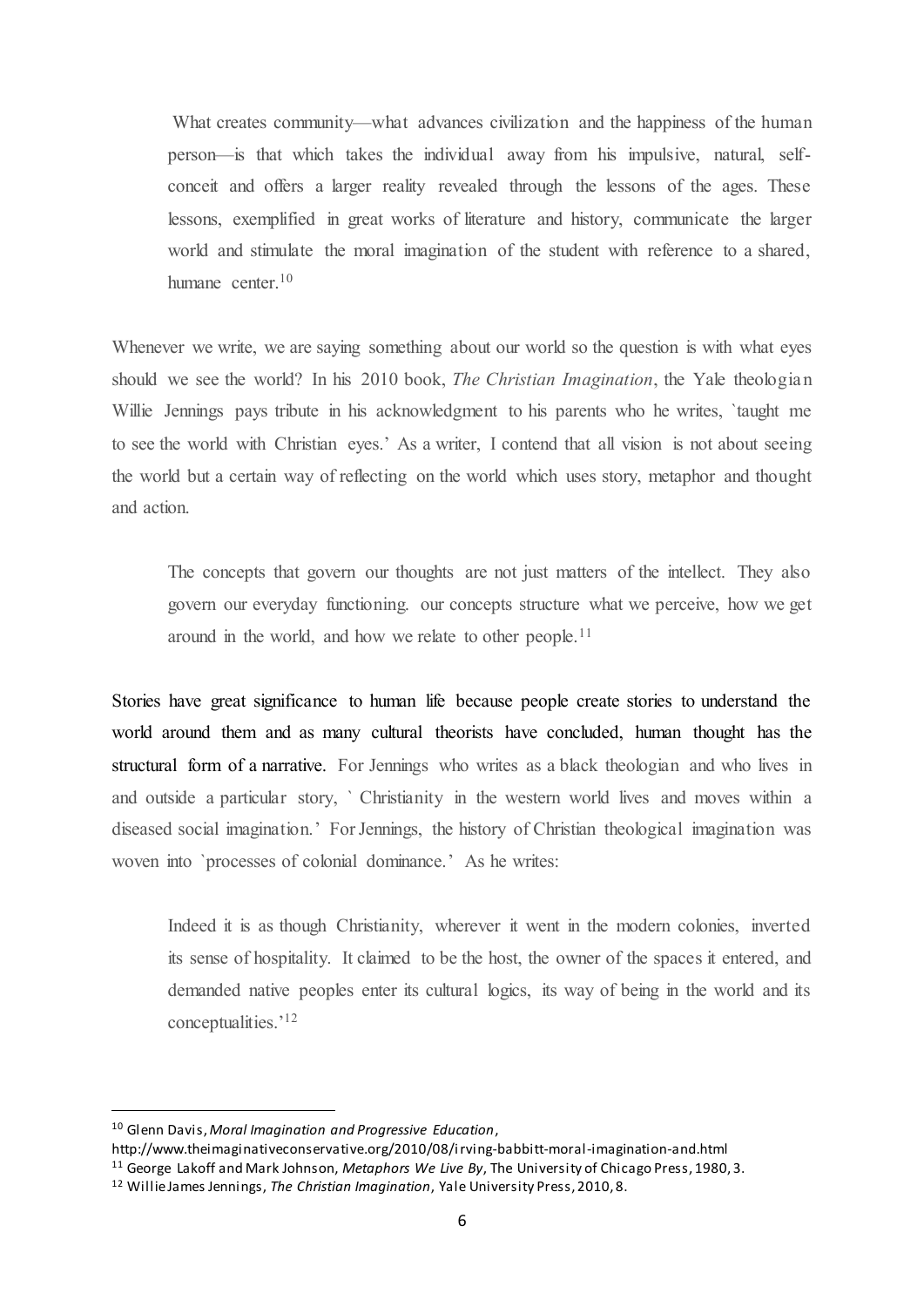The underlying question for Jennings is why has Christianity which claims to be a religion based on brotherly love, failed to heal all kinds of social and racial divisions, in fact it came to be defined with these very divisions; the social imaginary of which he speaks is the lived realities of peoples lives. If we then go to the Islamic world, we can see a similar issue, that Muslims who continually defend Islam is a religion of peace, have to contend with the historical conflicts and current wars, both political and sectarian which continue to plague large parts of the Muslim world. The defense that this is not the real Islam just like the Christia nity which propped up racial division etc is not the real Christianity wears thin when we see that neither narrative is reflected in the complex religiosity of both communities of people. The post colonial lens makes for a complex understanding of histories and while it is morally wrong to essentialise religions and civilisations, it is important to work with a few realities and perspectives which continue to challenge us about the narratives we read, believe and then pass down. This is all against a particular angst of the modern age where postmodernism itself is based on the internal distrust of meta narratives of society and knowledge.

Our discourse around religion takes place largely through a Eurocentric prism. It is not only a postcolonial world, it is a world where for some history seems to be irrelevant. We live in a new world of speed and progress where history neither needs to be remembered nor honoured. In his thoughtful epilogue to *Lost History*, Michael Morgan contemplates the `what ifs' of history:

History might have taken another course. At that moment of rare equipoise between China, India and the Muslim world, and Europe in the late  $15<sup>th</sup>$  and  $16<sup>th</sup>$  centuries, any one of Europe's rivals could have made the same fateful decisions that Spain, Portugal and England undertook to support voyages of exploration and conquest. The Chines could have easily sailed the Pacific and the Ottoman Turks might have controlled the Atlantic.

But the Muslims did not lead the Age of Discovery and Imperialism; the Christian Europeans undertook this chapter in history. And so, the past continues to divide the present. As Morgan says, many others are not seduced by the power of the present, the `past for them remains a source of anger, resentment, vendetta. They will not rest until they correct the real or imagined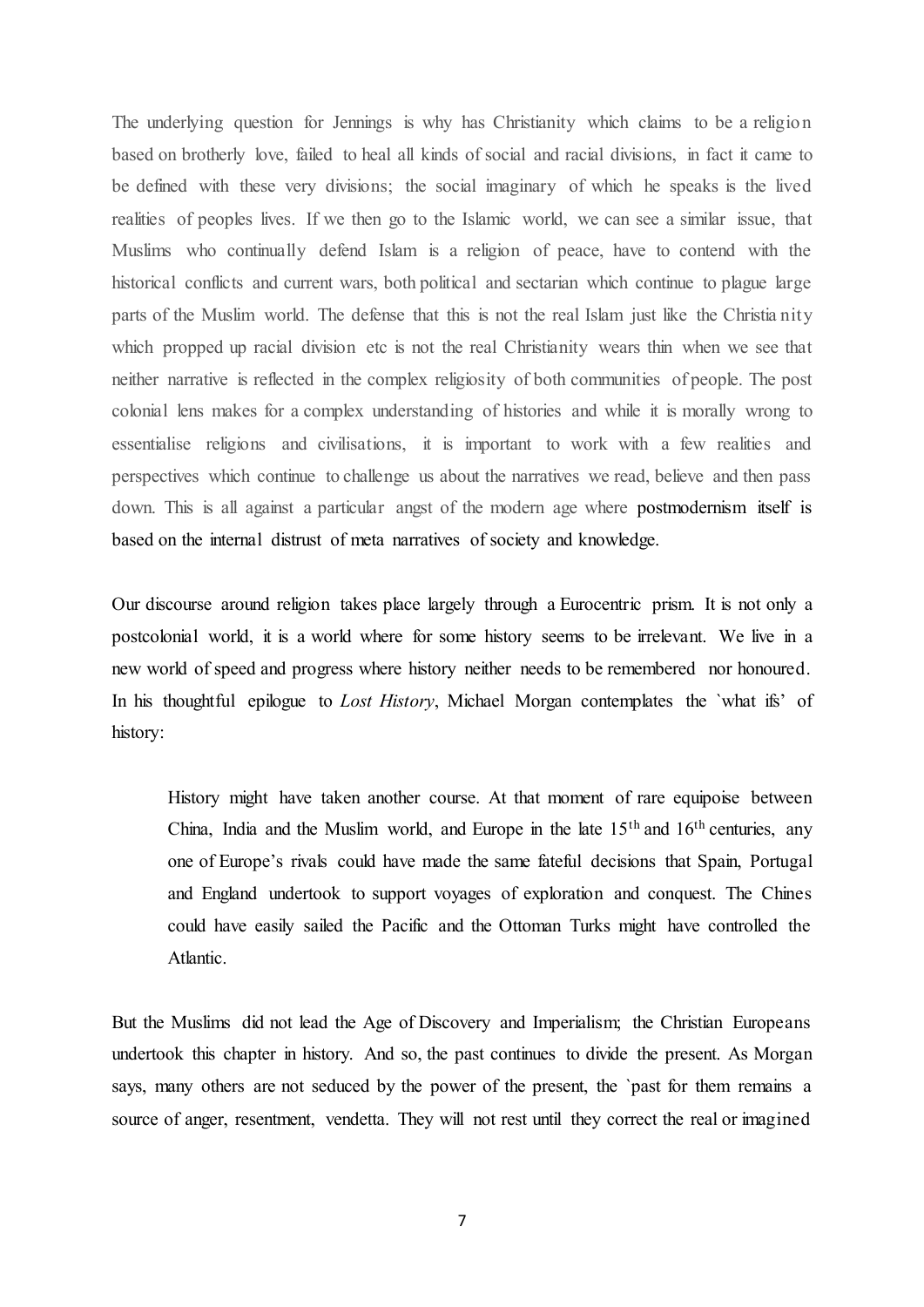crimes of the past.'<sup>13</sup>

 $\overline{a}$ 

Religion and politics have never been separate throughout history. But the rise of the secular public space in much of western Europe means that religion has lost its public hold. In much of western Europe, in industrialized states, institutional religion has declined as a singular cohesive force, a force which traditionally gave meaning and stability to communities. Religion may still have its connective and collective attraction binding people together as Charles Taylor states but society is now one in which "faith, even for the staunchest believer, is one possibility among others."<sup>14</sup> Despite the decline of institutional religion, religious discourse in the public sphere has been reawakened.

Our conversations are often not so much about religion itself but about the possible reach of religion and how to protect the perceived secular space. Here religious faith often appears as a problem to be resolved through discussions on pluralism or diversity or a problem exacerbated by superficial and often stereotypical analysis of the unreasonable demands of religious people. Religions are frequently presented as monoliths, faith in God often stripped of meaning and fulfilment but seen rather as a perpetual, social and political source of angst. That religion is a central feature of human life, giving shape and meaning to our existence is often lost in the frequent media attention given to contesting whether religion is a force for good or bad in the modern world. Here, religious faith, especially theistic faith, is often seen as something which directs us to an intolerant past, whereas secularism and liberalism grounds us in individual freedom and orients us towards a hopeful future. Politics and religion are seen as separate spheres. The debate has a simple premise which is that a gradual secularisation of most of the western world has been realised through a conscious and enlightened distance between church and state, especially after the bloody religious wars of early modern Europe, leading eventually to healthy, liberal democracies. The separation of church and state is not however the same as the separation of religion and politics which led many like Mark Lilla to reflect on the continuing appeal of religion and its excesses:

<sup>13</sup> Michael Morgan, *Lost History*, National Geographic Society, Washington D.C. 2008, 289-290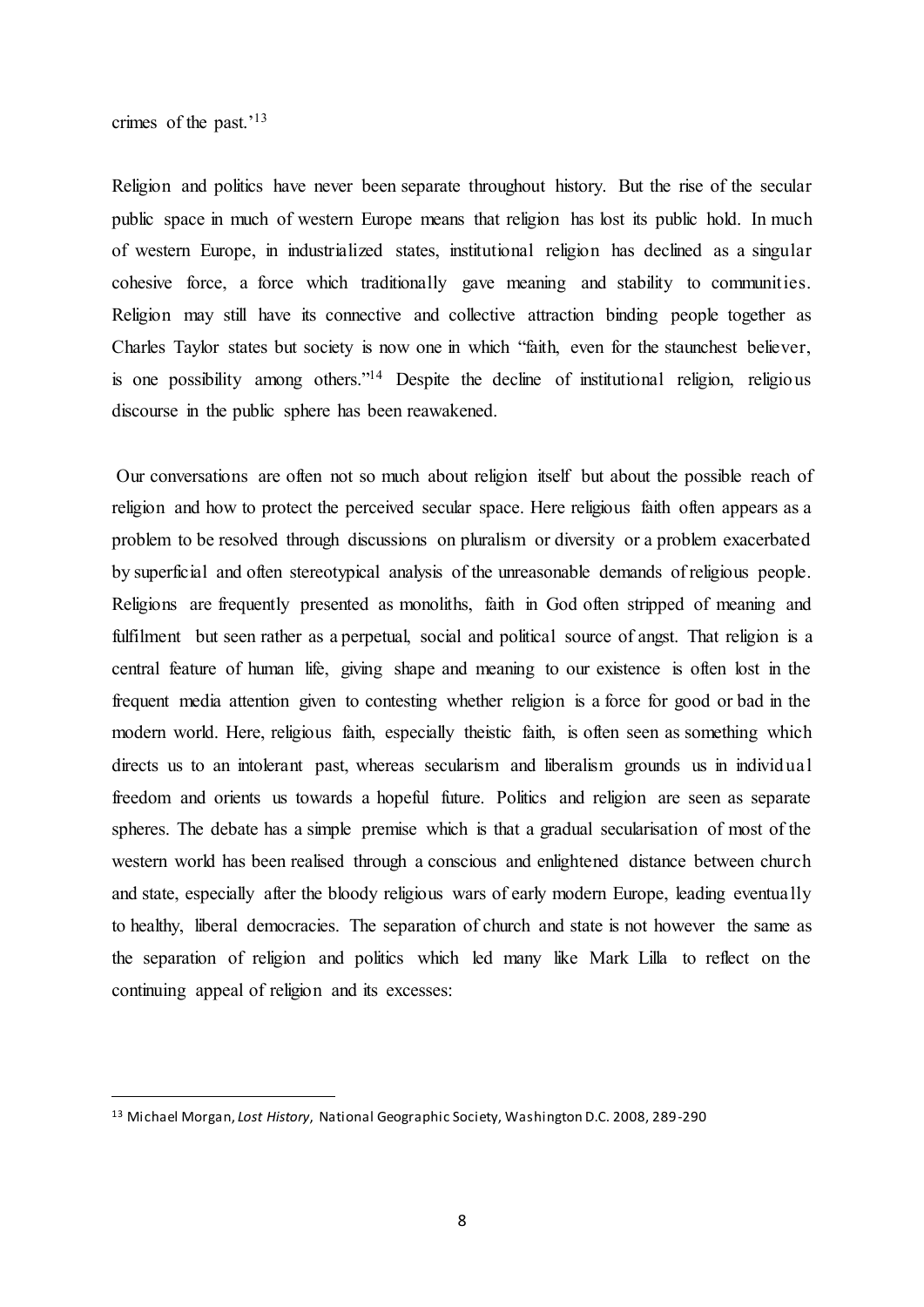We are disturbed and confused. We find it incomprehensible that theological ideas still inflame the minds of men, stirring up messianic passions that leave societies in ruin. We assumed that this was no longer possible, that human beings had learned to separate religious questions from political ones, that fanaticism was dead. We were wrong.<sup>15</sup>

In recent years the new atheism debates accuse religion as a failed science. For the new atheists, all major religions are bad but Islam is seen by some as uniquely dangerous to civilisation or as Sam Harris says in *The End of Faith*, `Islam has makings of the cult of death.'. Their perspectives are made bold by statistics and surveys which show that many religious communities encourage fundamentalist theologies, readings of scripture which are often intolerant of other views, and thus promote a narrow ethics and a narrow vision of human coexistence and flourishing.

Public discourse on religions maintains a cautious approach to the power of theological language which in the age of the internet and globalisation can travel thousands of miles in seconds, so that what happens in the caves of Yemen, the neighbourhoods of Mosul, the trendy malls of Dubai, the streets of Cairo have consequences on the roads and boulevards of London, Paris and Berlin. Events can bring people together or tear communities apart. Nowhere has this been vocal in recent times than in the current focus on militant jihadism or Islamism, a vocabulary constructed to qualify sporadic yet sustained acts of violence, executed by Muslims who try to create new religious narratives through destroying that most fundamental of human virtues – empathy. Whenever a killing or plot has been identified as terrorism, social media reflects the societal divisions which threaten decades of coexistence from` love not hate' slogans to appeals to internment and sending back. Time and space collapse as the distance between cultures, languages and ideologies is bridged through the power of technology. This process of technological globalisation has immediate local impact in multicultural societies so that how we understand the world may be how we understand our neighbour.

For Ciara Bottici, this resurrection of the public role of religion has been the result of the reduction of politics and imagination:

The current resurrection of religion in the public sphere is linked to a deep transformation of political imagination which has its roots in the double process of the

<sup>15</sup> Mark Lilla, The Stillborn God: Religion, Politics and the Modern West, Knopf: New York, 2003, 3.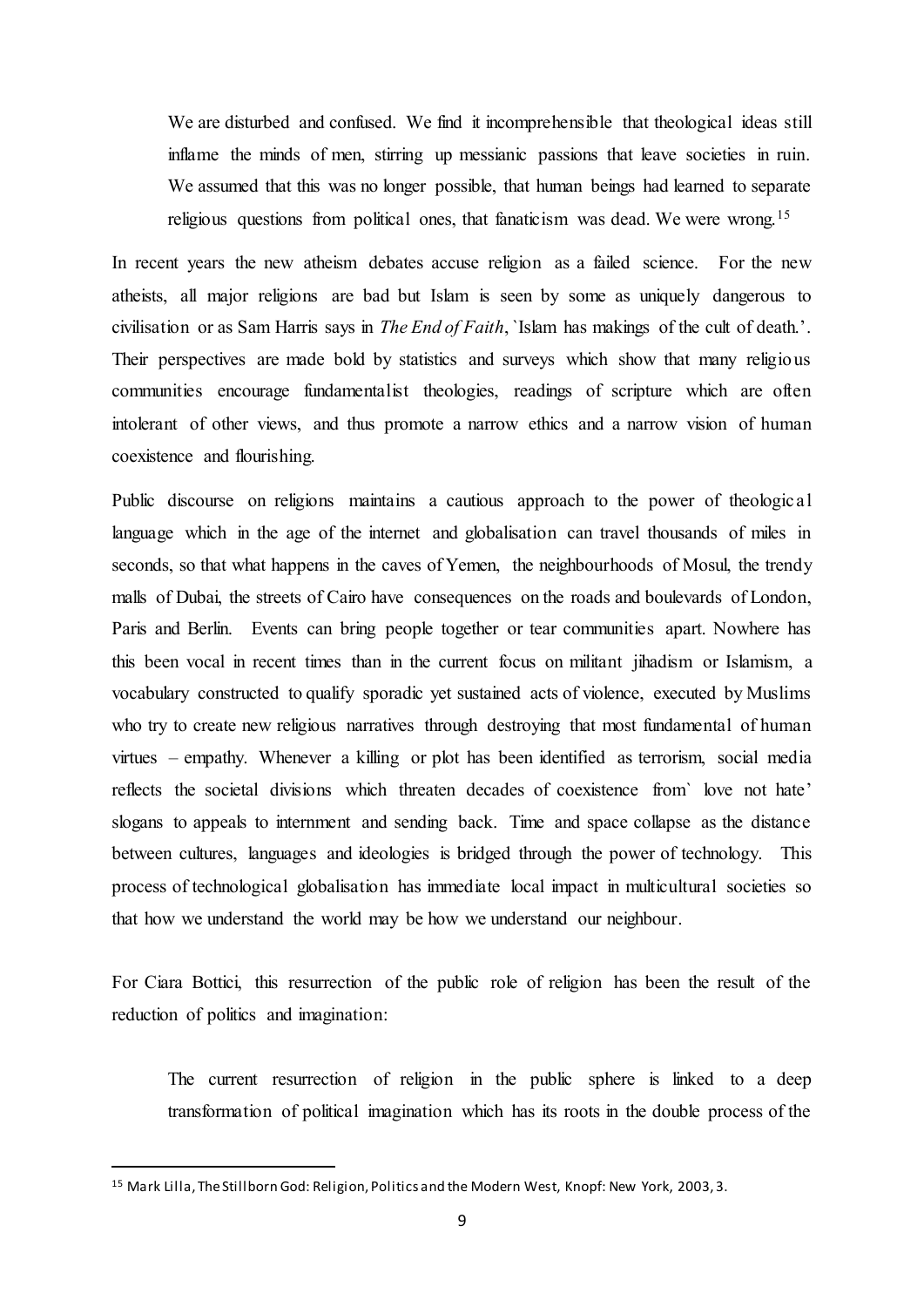reduction of politics to mere administration, on the one hand, and to spectacle, on the other. In an epoch when politics is said to be simply a question of 'good governance', of good administration within a neo-liberal consensus, the paradox is that of a lack of political imagination which goes hand in hand with its hypertrophy through the media<sup>16</sup>.

For many people, the individualization of religion, not as a transcendental experience but as value laden normative ethics, has become the most important phenomenon of religion today. Other than a few works, classical Islam did not have systematic treatises on ethics as the subject was subsumed under law and worship. The juridical literature also gives us some insight as to the dilemmas of whether Muslims could actively participate in non-Islamic societies but these premodern texts are not conclusive by any means. More importantly they do not contain within themselves the appropriate equivalents of words like liberalism, human rights, or democratic pluralism, the global vocabulary of the modern age. Fundamentalism has been added to the public and academic lexicon at a time when the global (dis)order with its cosmopolitanisms, relativisms, pluralisms and movement of people and ideas across the world has contributed to an excessive concern with identity, authenticity and ultimate values – the fundamentals of existence. These conditions precipitate a renewed quest of what it means to live and believe. One of the effects of globalisation is that it in most Muslim societies, globalisation has led to erosion of traditional methods of knowledge production and dissemination. Mass communication and literacy have led to diverse ways of democratizing knowledge even though the decentrality of knowledge has always been part of the Islamic world. Now discussion forums involve imams, muftis and various lay and trained scholars who all become part of the public voice of Islam, all vying for the same authority. They will all claim that they don't begin with politics, they begin with ontology.

On the one hand, the dialectic of Islam and modernity seems insurmountable, as it is so pervasive throughout Muslim majority states and the West, who in different ways, posit both as irreconcilable entities. However, a broader definition of modernity, could simply denote adaptation and change, which occurs at all times and in all places.<sup>17</sup> Thus there are multifarious,

<sup>16</sup> Ciara Bottici,`The politics of imagination & the public role of religion', *Philosophy and Social Criticism*, vol 35:8, 985–1005, 985.

<sup>17</sup>M. Hoebink, ) *Thinking about Renewal in Islam* Brill: Leiden, 1999, 29.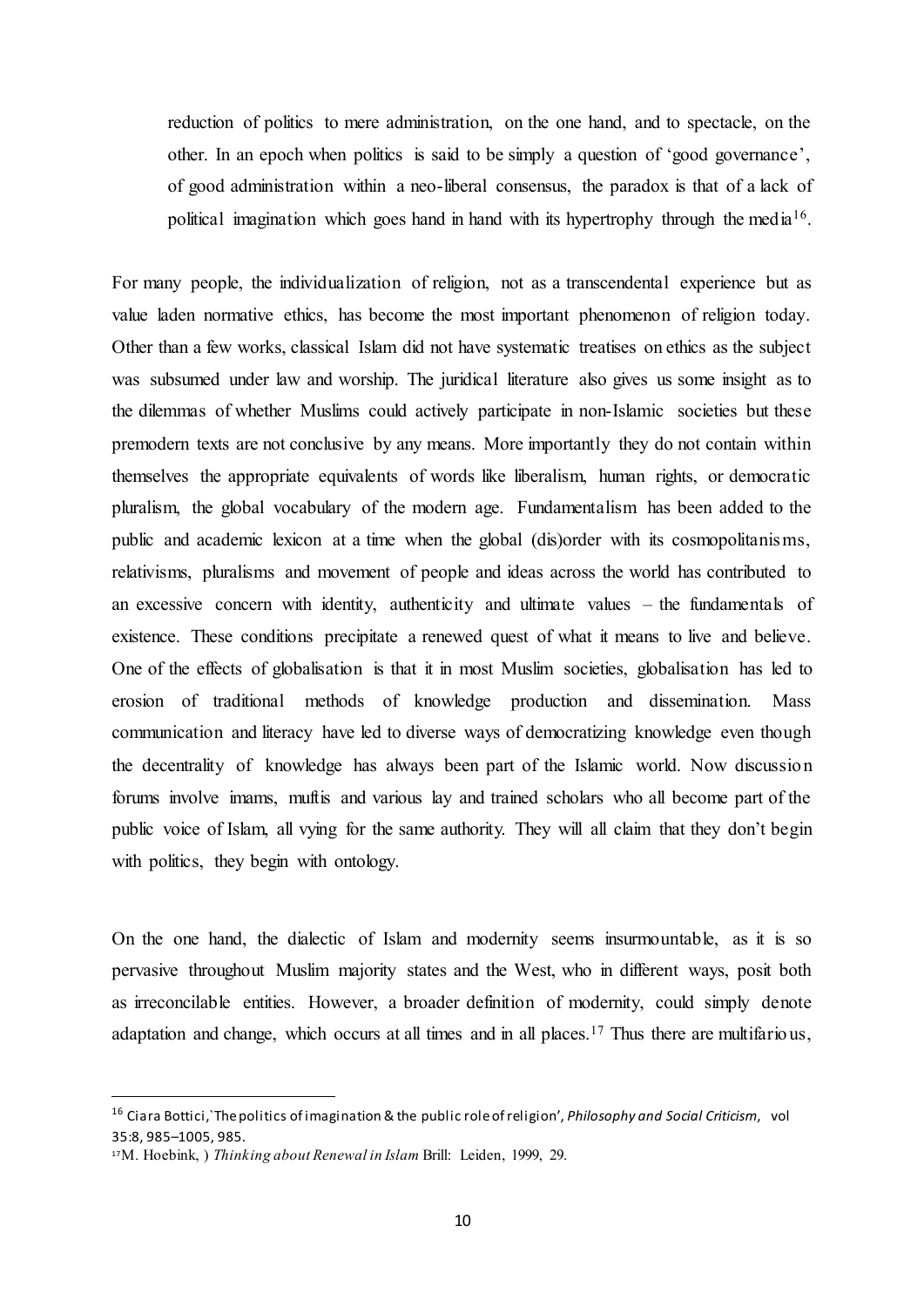organic versions of modernity, rather than a linear progression made by one group. Islam is also a term which can be negotiated. It can be conceived broadly as an effort to instigate a 'moral community' which looks to an ethical ideal in the Qur'an, with a recognition that God ultimately knows best. The late Muhammad Arkoun wished to create broader, more inclusive definitions which reconcile the two.

For Arkoun, the 'West' as a singular entity proposes one way of running the market, science and politics. It is 'devoted to secular, rational, universalist ideals'. Islamic countries were forcibly inundated with these ideals in the nineteenth and twentieth centuries. This led many of the elites in these countries to consider the West as the central beacon of civilisation, whilst their own societies were backward and irrelevant on the world stage. Arkoun grapples with these complex issues, rejecting Muslim apologists on the ground that 'tyranny of faith' was as toxic as 'tyranny of reason.'

Arkoun argued that liberalism does not have to be cleaved from religion to be acceptable. Muslim scholars need to `initiate a process of new thinking on Islam with tools such as history of thought rather than political events or fixed parameters; to make unthinkable notions-a historical rather than a religious postulate-thinkable; and to relate secularism, religion, and culture to contemporary challenges rather than substituting one for the other.' Thinkers, writers, artists, scholars and economic producers must all be committed to injecting new dynamism, thoughts have their own life force and no dominating ideology can encapsulate the richness of Islam. In other words what is needed is the freedom to think the unthought. For Arkoun, Islam as revelation is only one attempt to emancipate human beings from the natural limitations of their biological, historical and linguistic condition. In his critique of the varying polemics recently directed against Orientalism, Arkoun argued that what intellectual Islam needs today is a new epistemological perspective for the comparative study of cultures. It needs a new dynamism and however limited the influence of intellectual writers might be in injecting new dynamism into Islamic thought where traditions have a long and deeply rooted history, this enterprise is necessary. Furthermore, it must be the project of thinkers, writers, artists and scholars and economic producers. They must all be committed to the idea that `thoughts have their own force and life. Some, at least, could survive and break through the wall of uncontrolled beliefs and dominating ideologies.<sup>'18</sup> The project of thinking Islam is basically a

<sup>18</sup>Mohammed Arkoun, `Rethinking Islam Today,' *Annals of the American Academy of Political and Social*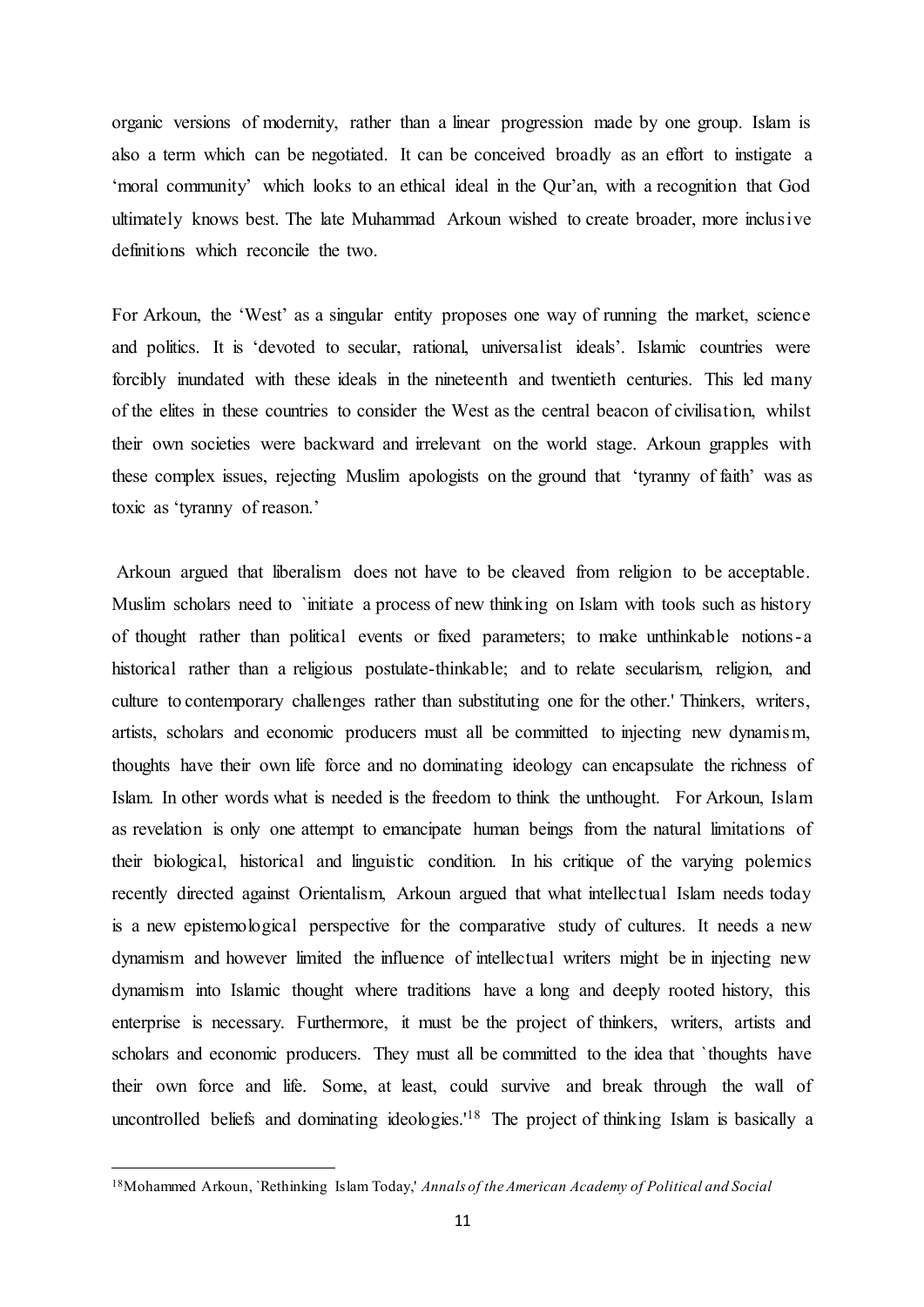response to two major needs: 1) the particular need of Muslim societies to think, for the first time, about their own problems which had been made unthinkable by the triumph of orthodox scholastic thought; and 2) the need of contemporary thought in general to open new fields and discover new horizons of knowledge, through a systematic cross cultural approach to the fundamental problems of human existence. Muslim thinking on so many issues has historically been confined to interpretations, albeit varying, from the classical sources. Yet modern social and political complexities require bold new ways of thinking about dramatically different frameworks of life. This demands new language and sensibilities about human coexistence. This approach does not advocate disregarding the traditional sources but it does entail reviving them in new ways which keep them meaningful to contemporary concerns in all areas of life. The discursive nature of religious piety must be kept alive so that religious faith does not turn into a fundamentalist ideology where there is only one official interpretation of text and one kind of clergy who posit `official' interpretations.

Sometimes however, place and politics come together to create an issue of global. significanceIn 2003, the historian Karl Schlogel's groundbreaking work, *Im Raume lesen Wir die Zeit*.was published . In it, he wrote `History is set not only in time but also in space, `<sup>19</sup> that history is not just a series of events in a linear order, it is not generalities or abstraction, it is specifics of people and places. Space and geography matter in how we give meaning to events. Perhaps nowhere has this become more relevant in recent years than in the current movement of people from east to west. Lives and landscapes have been transformed in days. The recent flow of refugees and migrants from the Middle East and North Africa into Europe has led to political and cultural soulsearching in the west, and reignited religious and civilisational debates along the binary of Islam and the west. How to end the conflicts of the Middle East and deal with the vast flow of refugees with compassion but realism, may be the most urgent ethical question bridgeing global politics and Islam today. There are no simple solutions to a problem which so far has been met with little political resolve but requires a profound ethical imagination.

*Science*, Vol. 588, Islam: Enduring Myths and Changing Realities, July, 2003, 18-39, here, 21-24.

<sup>19</sup> Karl Schlögel, *Im Raume lessen Wir die Zeit*, Carl Hanser Verlag GmbH & Co. 2003, xvii.